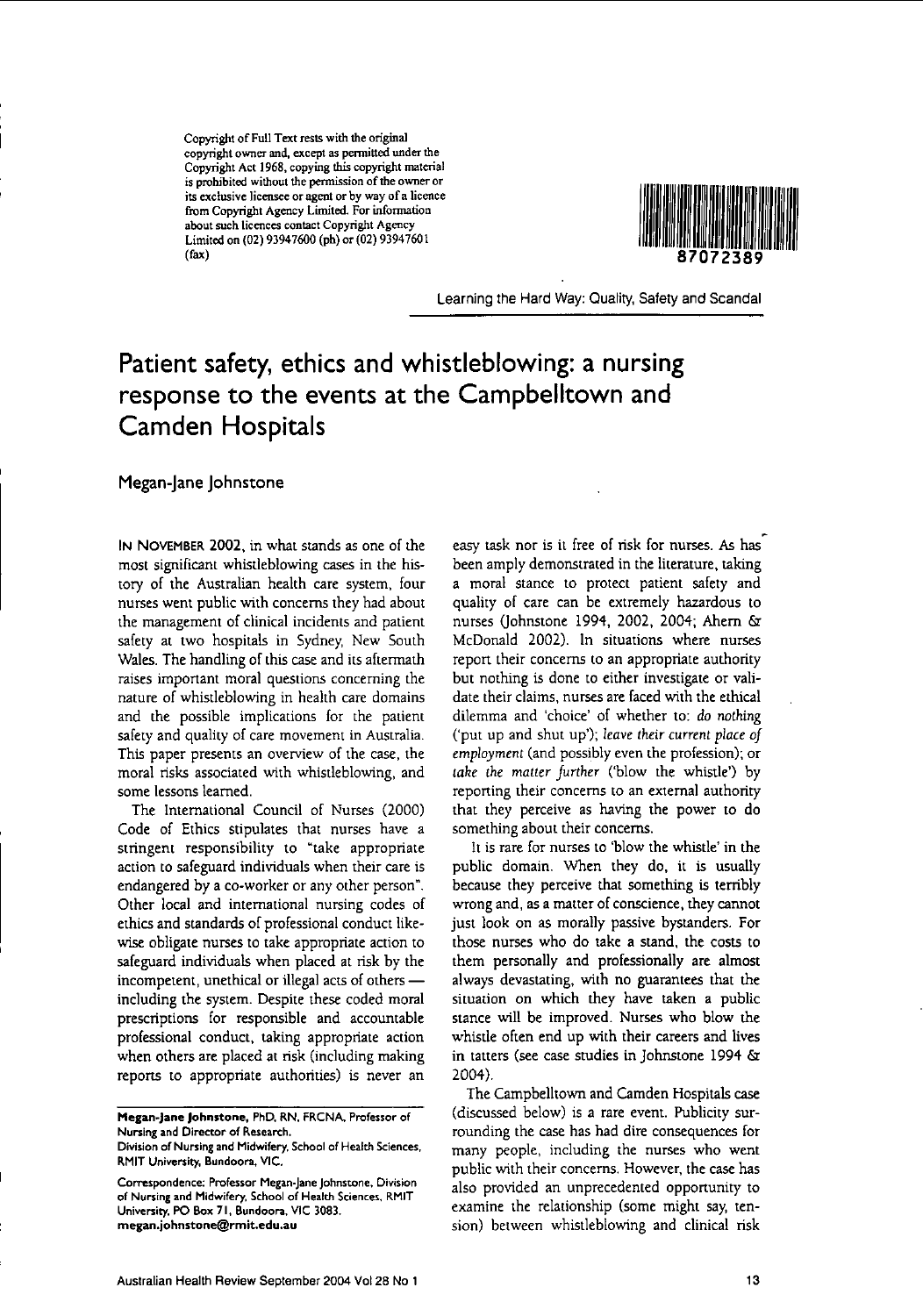**management, and the processes that might be** used by nurses and others to promote patient safety and quality of care in highly politicised **environments.**

This article focuses on the broader issues raised by this case, addressing what constitutes whistleblowing, the conditions under which nurses might decide to blow the whistle, the moral risks of whistleblowing, and why whistleblowing ought to be considered only as a last reson. The ultimate conclusion of this paper is that, contrary to some of the pessimistic views expressed about this case, it has provided a valuable opportunity for lessons to be learned and underscores the pressing moral imperative for establishing what Liang (2001) describes as a "non-punitive, coop**erative environment that focuses on systems, not** individuals, to reduce errors". In order to advance **this discussion, however, some background information on the case is warranted.**

#### **Background to the case**

In November 2002, four nurses reponed to the then Minister for Health (NSW) concerns they had about the management of clinical incidents and patient safety at two main health care facilities of the Macanhur Health Service (MHS), notably the Campbelltown and Camden Hospitals, located within the South Western Sydney Area Health Service (SWSAHS). The nurses' concerns were echoed later by three more nurses who also came forward with allegations about mismanagement and patient neglect at the hospitals. As a result of these nurses' reports, a formal complaint involving 68 individual incidents was referred by the Director-General of NSW Health to the State's Health Care Complaints Commission (HCCC) for further investigation. Thirteen months later, in December 2003, the HCCC released the long-awaited report on its investigation (Health Care Complaints Commission 2003; Walker 2004a).

Of the total number (68) of incidents referred to the HCCC, only 48 clinical incidents that occurred between June 1999 and February 2003 were formally investigated (Walker 2004a). Nonetheless, the HCCC findings supported substantively the allegations made by the nurses regarding "the variable standards of patient care and safety at both hospitals" (Holland 2004). The HCCC report was highly critical of the MHS and SWSAHS, describing their responses to the HCCC investigation as "defensive" and as "indicative of the organisations culture and the lack of openness in dealing with reported concerns about the safe care and treatment of patients" (Health Care Complaints Commission 2003, p.ii). The HCCC was particularly critical of the MHS response to the nurses, stating that:

They [management] did not hear the mes**sage from the nurse informants about the safe careand treatment of patients.They did not hear the message from the nurse informants at the time of its original sending, at its first airing in the public media, nor during the course of most of this investigation** (Health Care Complaints Commission 2003, p. ii).

The release of the HCCC report was not with-**Oul controversy. or panicular concern to its** critics was that the repon "did not go far enough" in that it failed to find any individuals accountable for the incidents investigated and had failed **to refer any doctors or nurses to the relevant** regulating authorities (eg, the NSW Medical Board and NSW Nurses Board) for funher investigation and possible disciplinary action. In response to this perceived failure (and in the aftermath of what could be described as a very public 'baying for blood' in the media) the NSW government terminated the employment of the Health Care Complaints Commissioner and set up an independent Special Commission of Inquiry (Commission) into Campbelltown and Camden Hospitals (Walker 2004a,b,c,d,e,O. Under its terms of reference, the Commission (headed by Bret Walker SC) was to investigate funher the matters at hand and, where indicated by the Commission's findings, to also make "referral of any matter to any other person or body for **prosecution or** disciplinary **or other investigative** action" (Lawlink NSW 2004).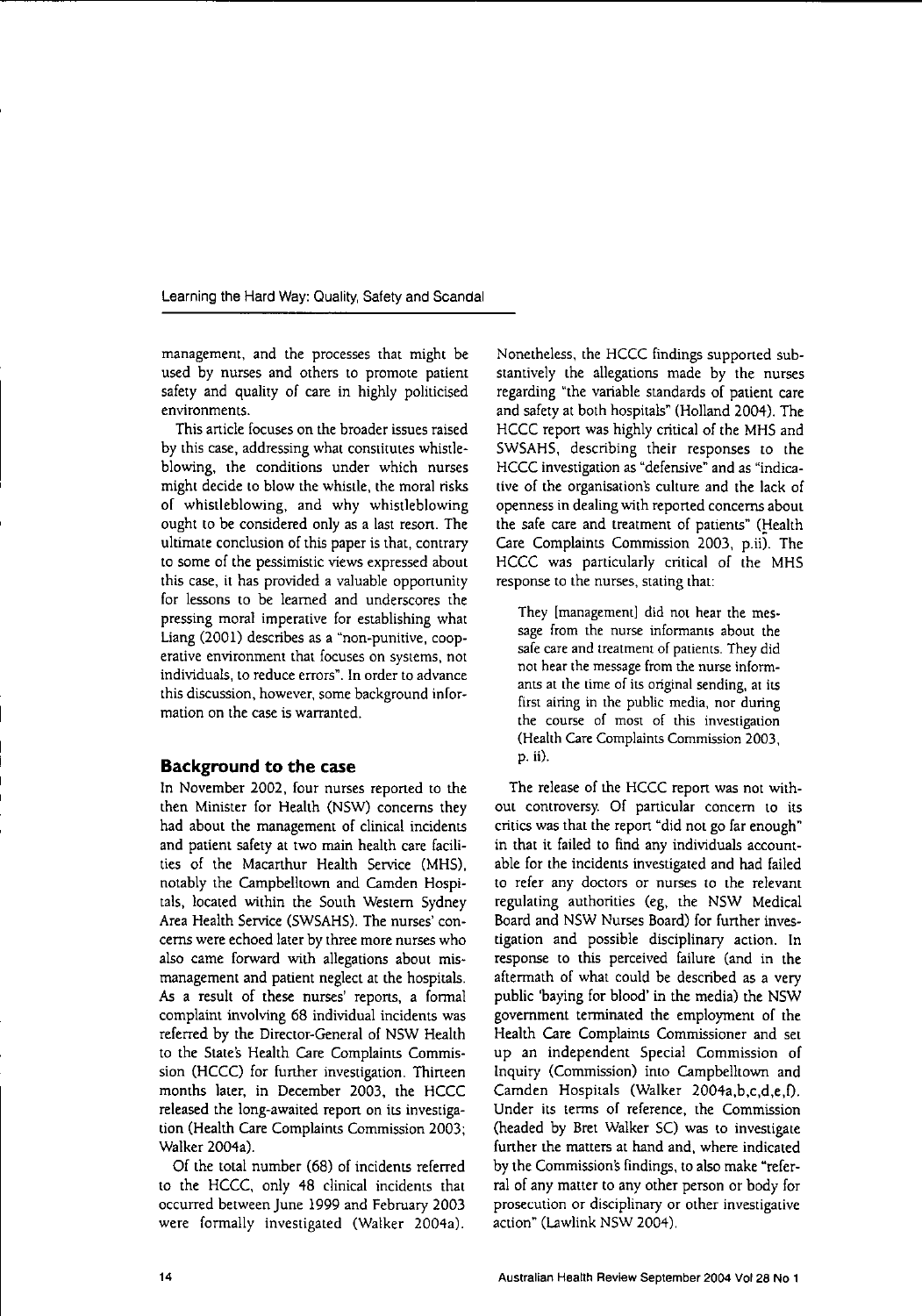During the course of the Commissions hear**ings, eight 'informant nurses' were interviewed,** with one of these nurses being interviewed over a number of sessions. At the time of the release of the first Interim Report of the Special Commission, 25 hours of interviews had been conducted with the nurses, generating over 500 pages of transcripts (Walker 2004a, p. 20). In the Commission's Second Interim Report, rec**ommendations were made that in 24 incidents,** 15 doctors and at least II nurses should be investigated by the HCCC, and that seven doctors should have their performance assessed by the NSW Medical Board (Walker 2004b, p. 4). It is anticipated that some nurses will also be referred to the NSW Nurses Board to have their performance assessed.

# **What is whistleblowing?**

Whistleblowing broadly involves "the intersection of two phenomena: principled *organisational dissent,* and public *interest disclosure"* (Keyes 1993, p.26). Whistleblowing may be defined as:

**The voluntary release of non-public information, as a moral protest, by a member or former member of an organization outside the** normal channels of communication to an appropriate audience about illegal and/or **immoral conduct in the organization or con**duct in the organization that is opposed in **some significant way to the public imerest** (Boatright 1993, p. 133).

Although there are no universally agreed criteria of what constitutes an act of whistleblowing, there is some acceptance in the literature that the following conditions must be met:

- an individual performs an (unauthorised) **action or series of actions intended to make** information public;
- $\blacksquare$  the information is made a matter of public record;
- **the information is about possible or actual, non-trivial wrongdoing in an organization;**

• the individual who performs the action is a member or former member of the organization (Vinten 1994, pp. 256-7).

Some contend that whistleblowing reports are also usually made to a person in a position of authority (ie, with the power to stop the wrong), or to some other entity which, if not having the direct power to stop the wrong, nevertheless is perceived to have the capacity to exert pressure on those who do have the power to stop the wrong - for example, the media (Rosen 1999).

As has been discussed elsewhere (lohnstone 2004), a key reason people resort to whistleblowing is to cause other people to pay attention and take action immediately. Like the siren or fire alarm, the sound of the 'whistleblower' seeks to alert people immediately to the fact "that something is either happening or is about to happen [and] there is a need to pay attention" (Erlen 1999, p. 67).

# **Processes influencing whistleblowing by nurses**

**As suggested earlier, it is rare for nurses to** 'blow the whistle' outside of their employer **organisations. Furthermore. there is some evi**dence to suggest that nurses generally are **reluctant reporters. For example, in a recent** report of a Scottish study on whistleblowing by nurses, it was revealed that 60% of the nurses surveyed "felt unable to report poor patient care, with 42% of these nurses fearing retribution if they did" (Nursing Standard 2004). North American studies on peer reporting of eo-worker wrongdoing likewise suggest that nurses are reluctant to report (Lawton & Parker 2002; King & Hermodson 2000; King 2001). When 'pushed' beyond reasonable limits, however, nurses will take a stand  $-$  including reporting their concerns to a higher authority outside of their employer organisation (johnstone 2002, 2004). According to one North American study, the processes most likely to **influence a nurse's decision to report wrongdo**ing and risks include: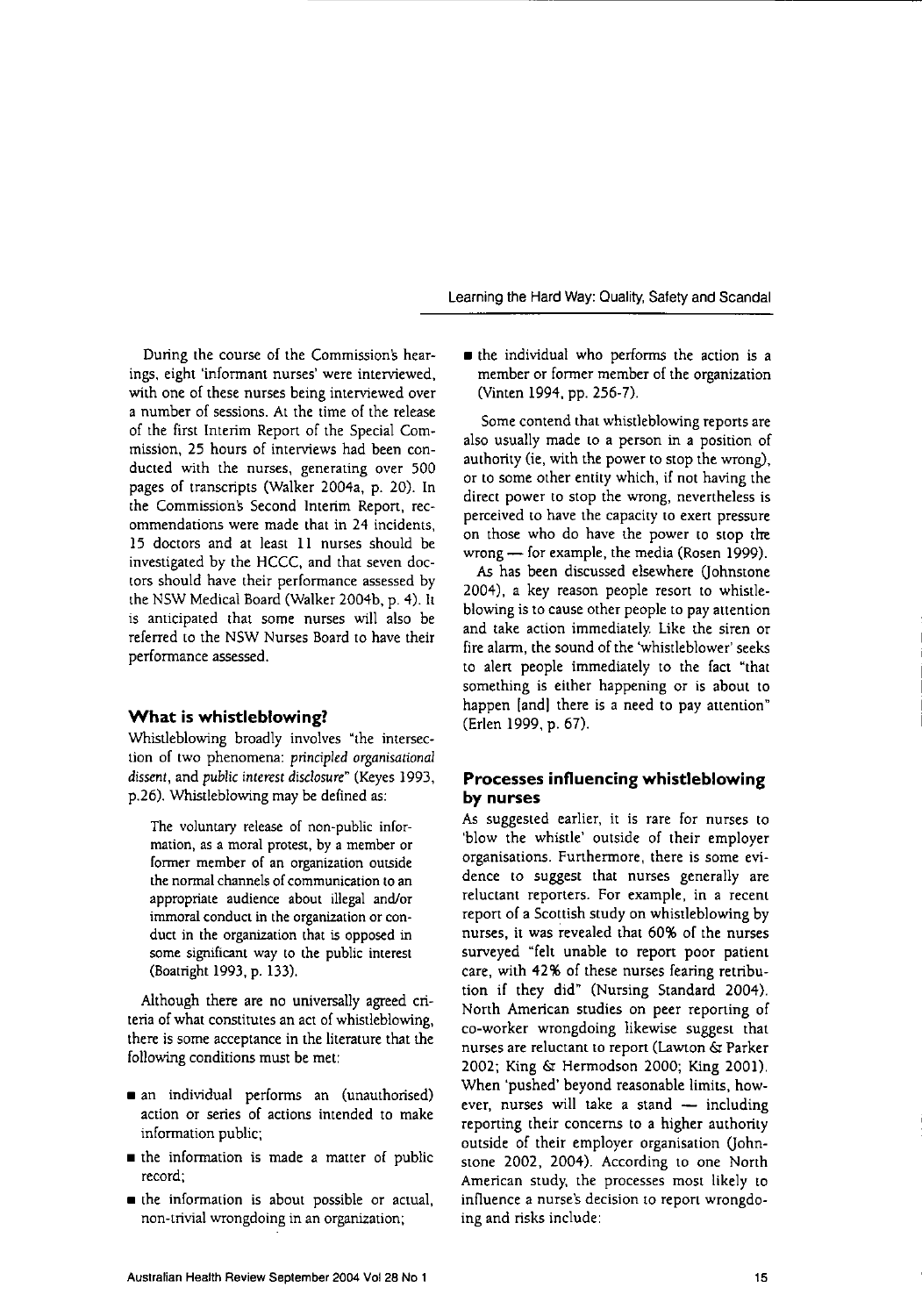- individual characteristics (such as personal and professional ethics);
- **•** situational **factors (such as a the intentions of** the wrongdoer and the severity of the wrongdoing);
- organisational issues (such as compliance or non-compliance with policy and procedures) (King & Hermodson 2000; King 2001).

There is no question that upon encountering a situation in which the safety of patients is at risk nurses and others ought to take appropriate action to have the situation remedied. The question here is not whether action should be taken, but rather what *kind* of action should be taken, and whether whistleblowing is an effective means of remedying the status quo.

### **Whistleblowing** as a **last resort**

Whistleblowing aimed at protecting innocent others may be strongly warranted on moral grounds. Nonetheless, there is much to suggest that whistleblowing should only ever be considered after all other avenues have been exhausted in an attempt to remedy the situation (johnstone 2004). There are at least two reasons for this. First, whistleblowing is never without risks - either to the whistleblower or, ironically, to the very people that a whistleblowing act was supposedly motivated to protect. This is because once a repon has been made public the whistleblower has no control over how it will be interpreted or used in the public domain. Second, even though it draws needed **public attention to a serious concern, an act of** whistleblowing may still not result in the situation being improved. In summary, whistleblowing is not without Significant moral costs that must be weighed up against the possible moral benefits. Thus, even when going public is morally justified, there are no guarantees that it will achieve morally desirable outcomes.

## **The risks of whistleblowing**

Whistleblowing can be an extremely traumatic (and costly) method of putting to right a wrong. As has been argued elsewhere:

**Rather than seeing a** whistleblowers **repon asan opportunity to improve thesystemand protect those whose interests have been** placed at risk by questionable practices, an **organisation whose conditions have been exposed may take a defensive stance and seek, instead, to protect itself** (Iohnstone 2004, p. 355).

Whistleblowing, by its very nature, upsets the status quo and accordingly is commonly. perceived as 'rocking the boat' (Erlen 1999). In Australia, it might be viewed in the more colloquial terms of 'dobbing in a mate'. Thus, even though a nurse might have done the right thing, whistleblowing can nevenheless result in him or her being portrayed as a disloyal troublemaker and stigmatised and shunned accordingly (Erlen 1999; Rosen 1999). Employers and eo-workers may retaliate by trying to discredit whistleblowing nurses, intimidating them by overly scrutinising the standards of their practice, threatening to terminate or actually terminating their jobs, and taking legal action against them for defamation (Iohnstone 2004).

In the MHS case, in an attempt to discredit the nurses, one notable television current affairs program claimed that it had evidence that the "public had been duped" on account of it "never being told the whole story" by the nurses and that it would now "blow the whistle on the whistle blowers" (Davis 2004). During the program, allegations were levelled at one of the nurses that, contrary to her claims, she had failed to raise any **issues of concern with a relevant clinical care** committee of which she had been a member for four years (Davis 2004). In support of his allegations, the reponer cited-the minutes of the com**mittee in question, which he claimed contained** no record of the nurse raising any concerns. The nurse contested the reporters claims, explaining **that the "minutes are not a true reflection of what** happened at those meetings". The reporter did not accept this explanation, however, and characterised the nurse as being an unreliable member of the committee (Davis 2004).

Whistleblowing nurses can suffer serious health problems as a result of their experience. In a small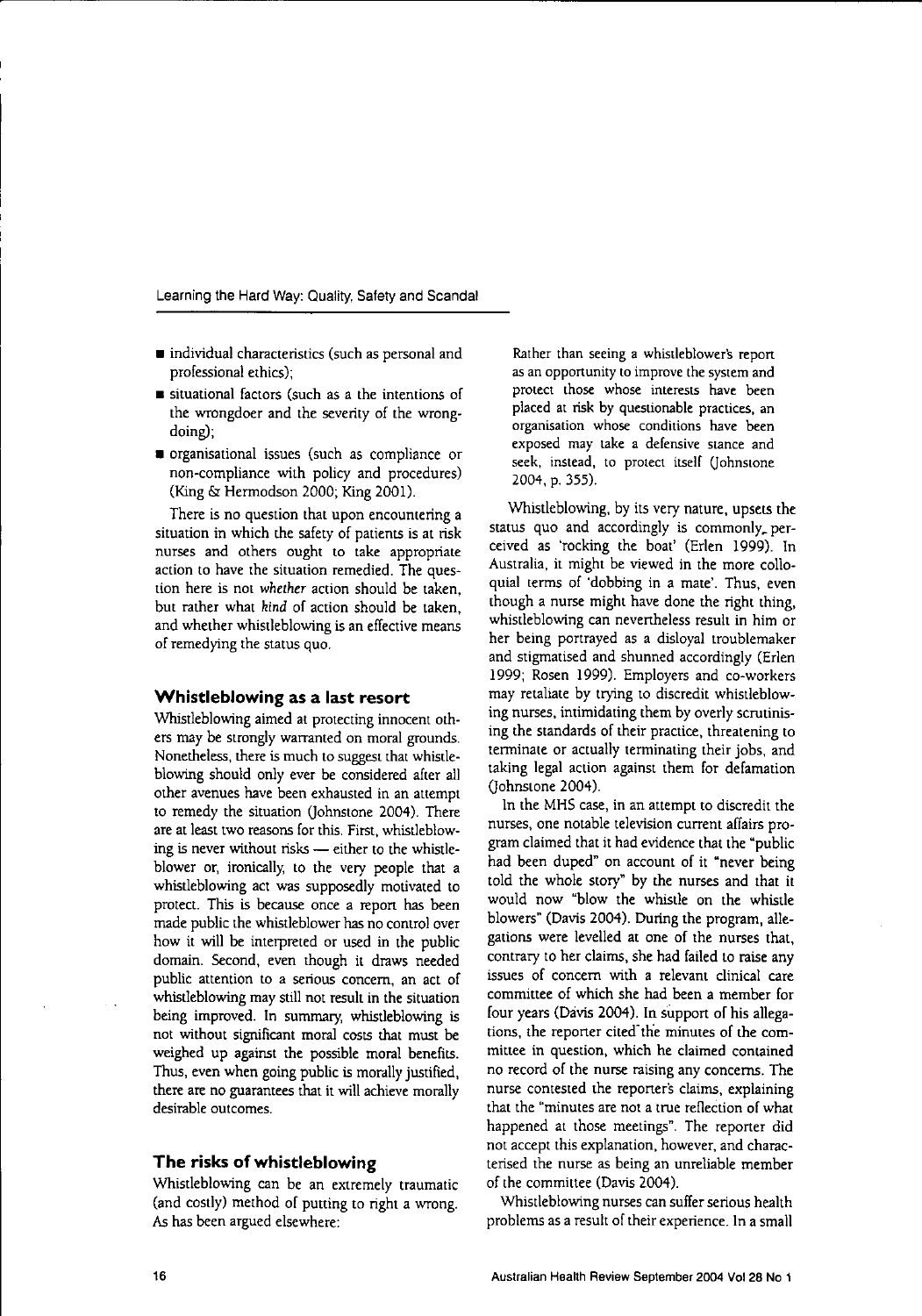but important study on the physical and emotional effects of whistleblowing McDonald (2002) found that, as a result of blowing the whistle on misconduct in the workplace, the majority of the nurses surveyed suffered from significant physical and emotional health problems (70% and 94%, respectively), including lethargy, sleep disturbances, headaches, backaches, weight loss or gain, increased substance use (eg, drugs and alcohol intake, smoking), gastrointestinal problems, cardiac symptoms, anger, anxiety, depression, disillusionment, fear, poor self-esteem, and a breakdown of personal relationships (including separation and divorce).

It is important to acknowledge that whistleblowing nurses might not be the only casualties of their reports. Others might also be devastated by a whistleblowing act, and in ways not envisaged or desired by the whistleblowers. For example, following the release of the HCCC report, the entire SWSAHS Board was dismissed, the incumbent Health Care Complaints Com**missioner was terminated from her position, the** former general manager of the MHS was terminated from a new appointment which she had not yet taken up, and 15 doctors and 11 nurses were referred for further investigation (Holland 2004; Walker 2004a, 2004b). As well, staff who continued to work at the health service have reported verbal and physical abuse after reports were made public. In one report it was claimed that staff had been "spat at" and "treated like lepers" and that their children had been "treated appallingly" at school because it was known that their "parents [were] nurses and doctors" (Collins, in Davis 2004, p.9; see also Cassidy &: Vale 2003).

There were also media reports claiming that medical negligence cases had "jumped over the past six months amid allegations of wrongful deaths in top Sydney hospitals", with one Sydney law firm claiming a fivefold increase in reports from clients (Morello 2004). Figures **presented to the Commission, however, were more circumspect. One respondent indicated** that for the 12 month period ending June 2002 **there were just 42 statements of claims before**

the Supreme Court, and for the year ending June 2003 there were 62 cases and that these figures, **while demonstrating an increase in claims, were** "hardly a watershed of cases" (Reid, in Walker 2004f, p. 229).

Arguably one of the most undesirable risks associated with whistleblowing is the impact that its publicity might have on the public's trust in the health service on which it is otherwise dependent for care and from which it might turn **away, even in moments that are life threatening."** This risk is exemplified by the comments of Peter Bentley, whose wife died after surgery at Campbelltown Hospital (a case not part of the enquiry), Speaking before the Commission (forum held 8 June, 2004), Bentley responded:

I live in Campbelltown with my daughter and my grand-daughter. I'm 65. It is quite **possible I could have a** heart **attack tomor**row or next week. My daughter will not take me to Campbelltown Hospital. It might cost me my life, but I told her, "Don't take me over there." My grand-daughter was asked **once - a friend of hers fell over and broke her ann. "You are going to have to go to** hospital." My grand-daughter, who had just turned 11, said, "Don't go to Campbelltown Hospital. They killedmy nanny" (Bentley, in Walker 2004f, p.254).

## **Lessons learned**

There is fear among some in the health care sector that the handling of this case has set the quality agenda back many years, with one commentary published in the *Medical Journal of Australia* warning: "Be very afraid. The precedent is set - blame is back on the agenda" (Frankum et aI. 2004). **Others, however, have been more measured in** their responses, with one commentator reflecting that an important lesson learned is that "for our hospitals, there is more to quality than rhetoric" (Van Der Weyden 2004a, p. 101). In a later commentary, this same author pleaded:

Our public hospitals are 19th-century insti**tutions at sea in the 21st century, and they** need reform ... We desperately need an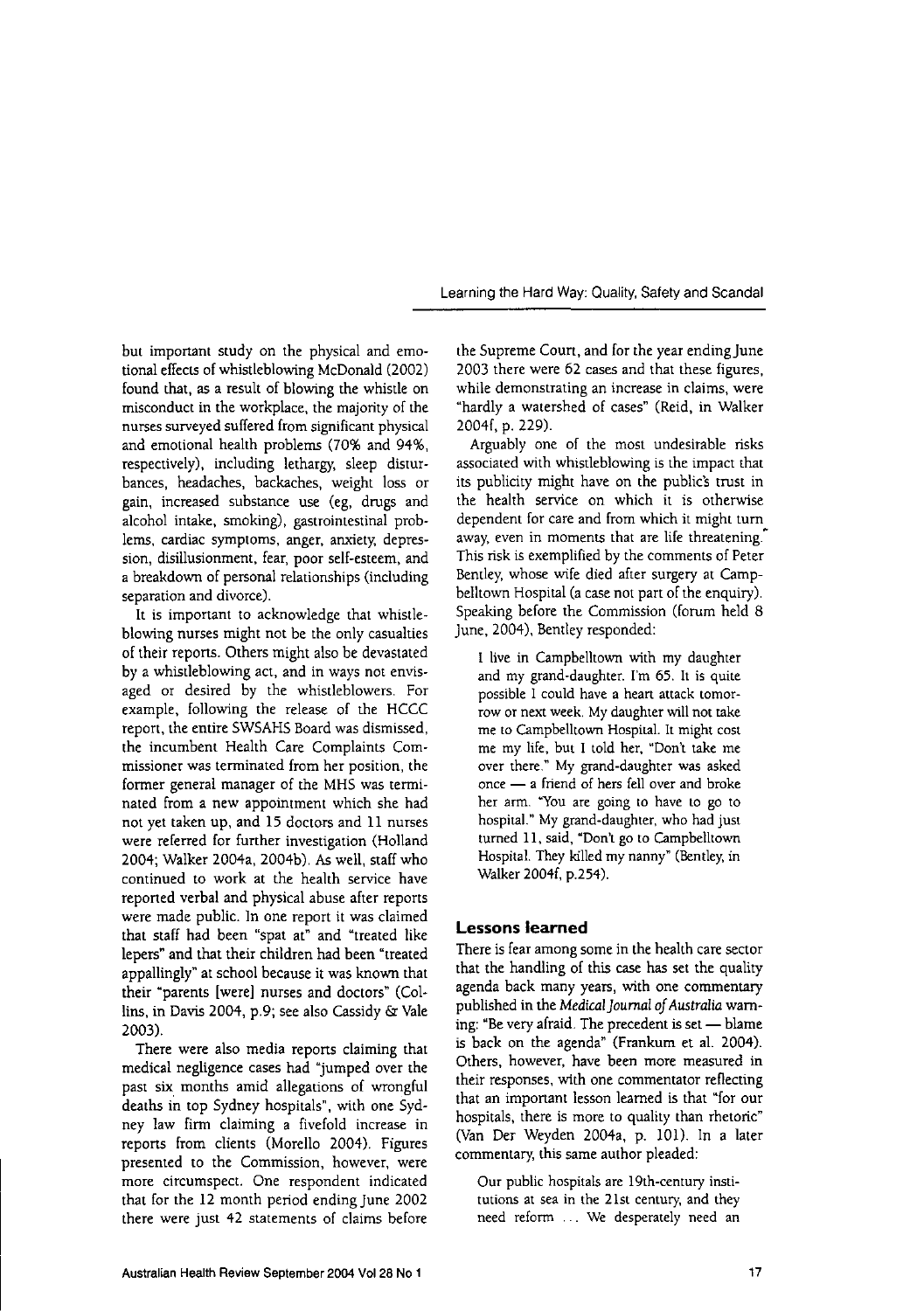**open, blameless and depoliticised environment which allows individuals to speak** frankly about individual or systemic shortfalls and failures, and clear pathways for **these to be addressed (Van Der Weyden** 2004b, p. 365).

In her 1993 Clinton (Presidential) Inauguration poem *The rock* cries *out to* us*today,* the Black American writer MayaAngelou reminds us:

History, despite its wrecking pain, **Cannot be unlived, and iffaced with courage,** Need not be lived again. (Angelou 1993)

**We cannot 'unlive' the NSW case, but we can** face it with courage. It is understandable that **some might feel that the events surrounding the** MHS case have undermined the very good work that has been done in recent years to improve patient safety and quality of care in Australia. **However, there are also considerable grounds for** asserting that the case has, in fact, underscored rather than undermined the imperatives of effec**tive clinical governance and clinical risk manage**ment in health care. More specifically, as stated earlier, it has emphasised the critical need and **moral imperative for a non-punitive, cooperative environment that focuses on systems, not individ**uals, to reduce errors, and for such an approach to be supported not only in the health care arena but, importantly, in the political and legal arenas as well (Liang 2001).

# **Conclusion**

Australia is currently experiencing what is probably one of the biggest cultural changes ever in its health care system and in the public arena where it is situated. This change involves a profound shift from a culture of blame to a culture of lessons learned, and from individual accountability to system accountability. Arguably, there is an even bigger cultural change still to come, notably in the political and legal cultures whose *modus* operandi is one of 'naming, blaming and shaming' and of seeking retri**bution, rather than restoration for the wrongs**

that have been done. Once these cultures begin to change, then the patient safety movement will have a real chance of succeeding. While changing these cultures may be difficult, it is not impossible. As the African restorative justice approach (commonly referred to as the 'third way') taken by the Truth and Reconciliation Commission of South Africa has so poignantly demonstrated to the world, it is possible to find out the truth, heal breaches, redress imbalances, restore broken relationships, and rehabilitate both victims and perpetrators injured by an offence without resorting to a system of retributive justice (Tutu 1999). Arguably, the MHS case has provided a timely opportunity for us all to **reflect on this lesson.**

As for the nurses (and others) who are still left wondering what they should do and where they should go when finding themselves in environments where patient safety is at risk, the message is clear: despite the risks involved, they must take a stance, since unless they do, things will not change. The system and those responsible for its management must ensure that a culture of safety is actively promulgated in health care domains, and that staff who have concerns have somewhere safe to go to have their concerns heard and **redressed in a constructive manner.**

The opportunity to 'make a difference' has, perhaps, never been greater. By working collectively, collaboratively and conscientiously to change the cultures of the systemsin which we are all so embedded, and to operationalise effective quality and risk management programs in our hospitals (see Wilson in this issue, page 20), hopefully conscientious health care staff will have real opportunities to contribute to improving quality and safety in health care domains without resorting to blowing the whistle.

#### **References**

**Ahern K & McDonald S 2002, The beliefs of nurses who were involved in a whistleblowing event, Journal of Advanced Nursing, vol. 38, pp. 303-9.**

**Angelou M 1993,Therock cries outtoustoday, in***On the* **pulse of morning, viewed 25 June 2004, <http:// www.math.buffalo.edu/-sww/angelou/poems-ma.html/>.**